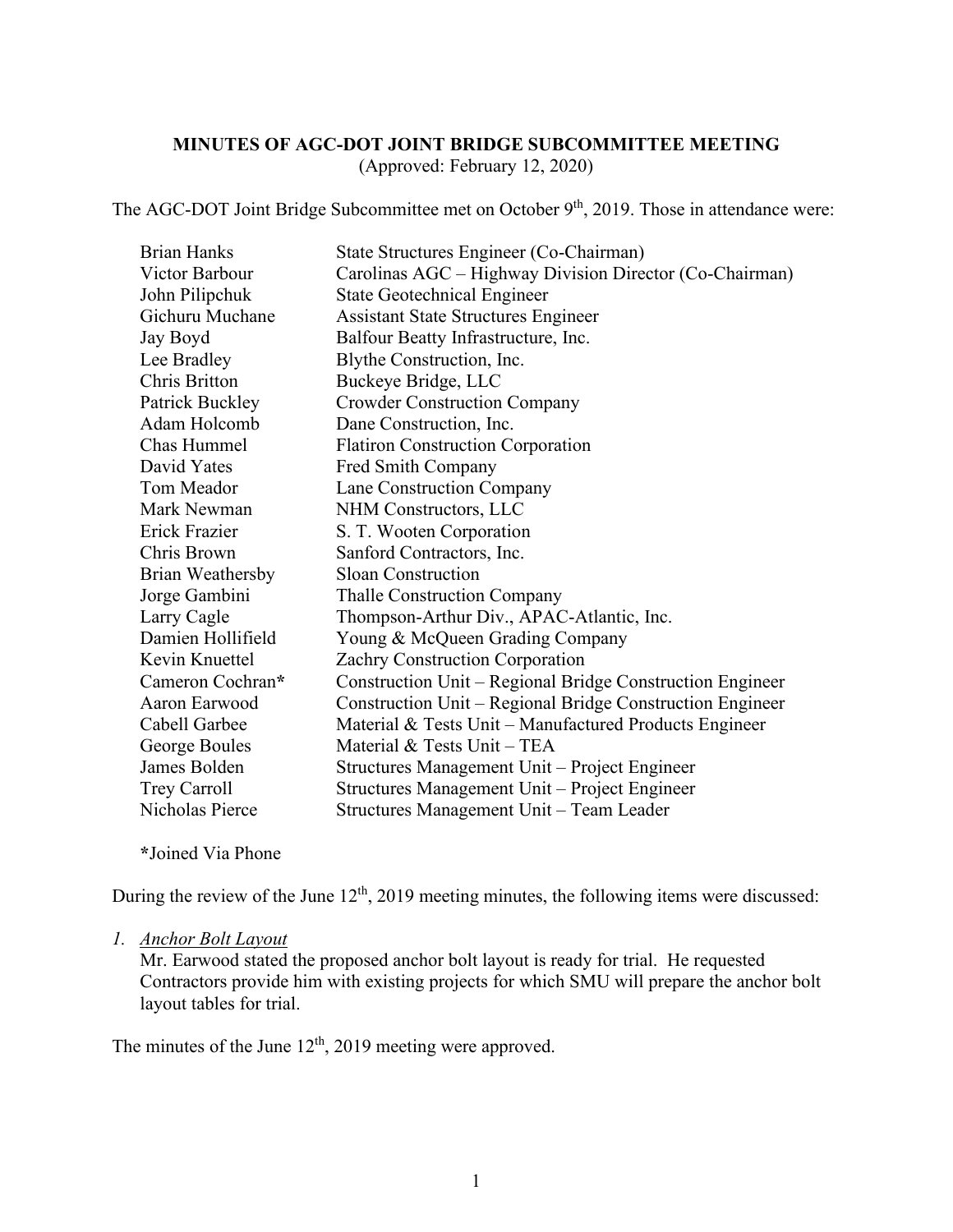The following items of new business were discussed:

#### *1. SIP Support Angle Dimensions*

Mr. Brown noted that when prestressed concrete girder camber is less than predicted and the buildup becomes more than anticipated, often the support angles supplied for the SIP forms are too short. Short angles can result in project delays when new angles must be ordered. Mr. Brown inquired if the Department can require a minimum vertical leg dimension to alleviate this situation. Contractors added that SIP form suppliers provide angles that are sized for the theoretical camber and allow for little variance. Contractors agreed that specifying a minimum vertical leg length would address most of the problems and the cost of using larger angles outweighs the cost of delaying a project.

#### **Action Item:**

## **Construction and Structures Management will discuss internally and will review cost comparison between different size angles.**

*2. Use of Swiss Hammer for Wrecking Falsework*

Mr. Brown stated that on a recent project the Resident Engineer did not allow wrecking falsework based on the concrete strength determined by Swiss Hammer. He inquired if the Department no longer recognizes the use of a Swiss Hammer for determining when wrecking falsework may proceed. Mr. Earwood and Mr. Cochran noted that the use of a Swiss Hammer is allowed for wrecking falsework but should not be used for concrete acceptance.

#### **Action Item: Construction will discuss the topic in an upcoming Structure Bulletin.**

## *3. Prestressed Girder Release Strength*

Mr. Hummel asked for clarification on the Department's guidance and policy on the release strength for prestressed concrete girders. He noted that some design engineers appear to follow the old guidance of 80% of the final strength which results in higher release strengths. Mr. Hanks noted that designers should only specify the minimum release strength required by design.

#### **Action Item: Structures Management will remind designers to only specify what is required by design.**

## *4. Preservation & Repair Let List*

Mr. Hanks shared the latest Preservation and Repair Let List and noted that it will be updated monthly. Mr. Cagle inquired if the Division Let List will also be updated and he added that he preferred it be removed if the list is not current. Mr. Hanks stated that he will contact the business unit responsible for updating the Division Let List.

**Action Item: None**